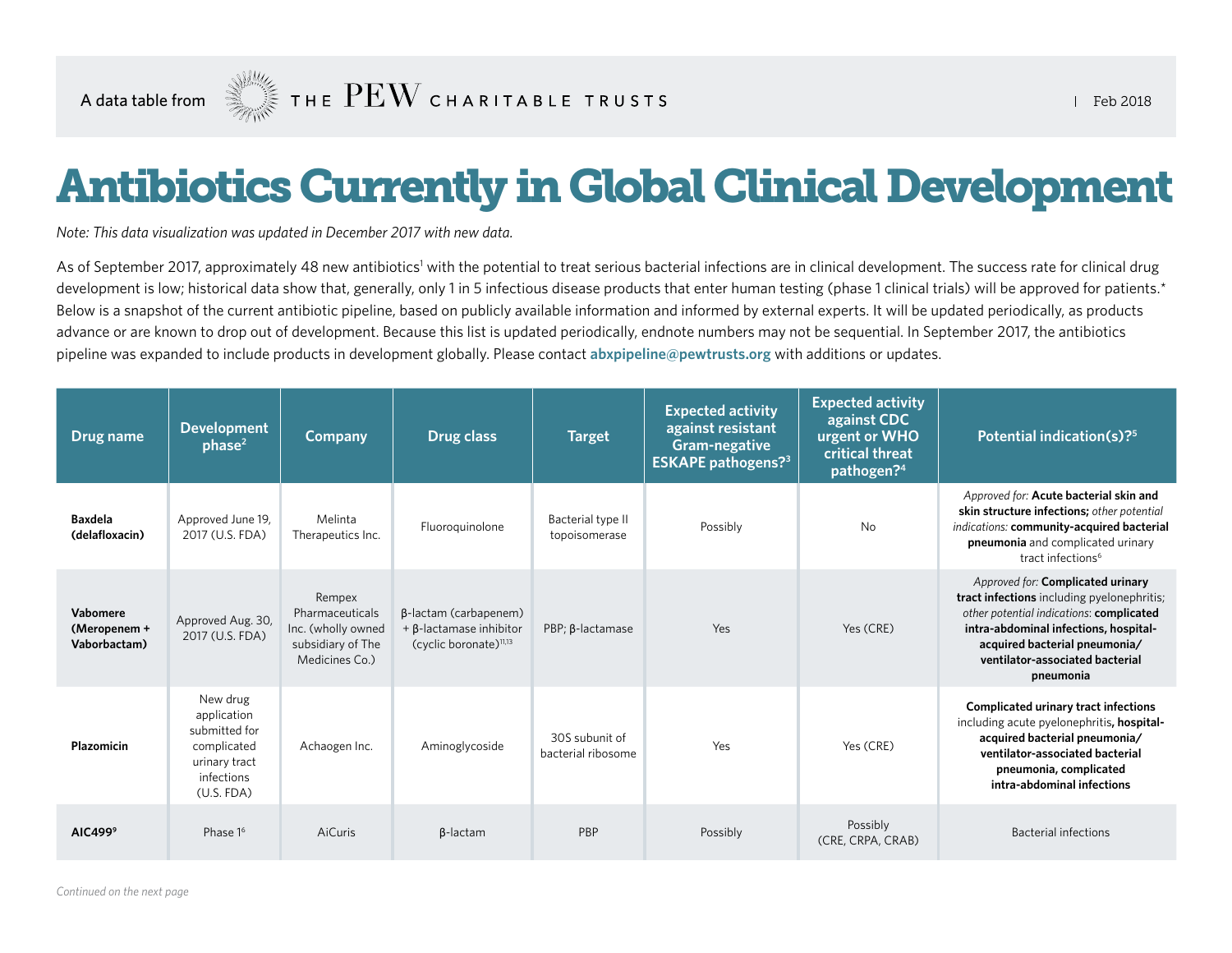| Drug name                                | <b>Development</b><br>phase <sup>2</sup> | <b>Company</b>                                                                          | <b>Drug class</b>                                                                     | <b>Target</b>                                                                  | <b>Expected activity</b><br>against resistant<br>Gram-negative<br><b>ESKAPE</b> pathogens? <sup>3</sup> | <b>Expected activity</b><br>against CDC<br>urgent or WHO<br>critical threat<br>pathogen? <sup>4</sup> | Potential indication(s)? <sup>5</sup>                                                                                                                        |
|------------------------------------------|------------------------------------------|-----------------------------------------------------------------------------------------|---------------------------------------------------------------------------------------|--------------------------------------------------------------------------------|---------------------------------------------------------------------------------------------------------|-------------------------------------------------------------------------------------------------------|--------------------------------------------------------------------------------------------------------------------------------------------------------------|
| Cefepime +<br>Zidebactam<br>(WCK 5222)   | Phase 1                                  | Wockhardt Ltd.                                                                          | $\beta$ -lactam<br>(cephalosporin) +<br>β-lactamase inhibitor<br>(diazabicyclooctane) | PBP; ß-lactamase                                                               | Yes                                                                                                     | Yes (CRE); possibly<br>(CRPA)                                                                         | Complicated urinary tract infections, <sup>6</sup><br>and hospital-acquired bacterial<br>pneumonia/ventilator-associated<br>bacterial pneumonia <sup>6</sup> |
| <b>CRS3123</b>                           | Phase 1                                  | Crestone Inc.                                                                           | Diaryldiamine <sup>11</sup>                                                           | Methionyl-tRNA<br>synthetase <sup>12</sup>                                     | No                                                                                                      | Yes (C. difficile)                                                                                    | C. difficile infections                                                                                                                                      |
| Delpazolid <sup>15</sup><br>(LCB01-0371) | Phase 1                                  | LegoChem<br>Biosciences Inc.                                                            | Oxazolidinone                                                                         | 50S subunit of<br>bacterial ribosome                                           | No                                                                                                      | No.                                                                                                   | <b>Bacterial infections</b>                                                                                                                                  |
| DS-2969                                  | Phase 1 <sup>6</sup>                     | Daiichi Sankyo                                                                          | <b>Unknown</b>                                                                        | Bacterial type II<br>topoisomerase<br>(GyrB)                                   | <b>No</b>                                                                                               | Yes (C. difficile)                                                                                    | <b>Bacterial enteritis</b>                                                                                                                                   |
| <b>ETX2514SUL</b>                        | Phase 1                                  | Entasis<br>Therapeutics Inc.                                                            | β-lactam (sulbactam)<br>$+ \beta$ -lactamase inhibitor<br>(diazabicyclooctane)        | PBP; ß-lactamase                                                               | Yes                                                                                                     | Yes (CRAB)                                                                                            | <b>Bacterial infections</b><br>(caused by A. baumannii) <sup>6</sup>                                                                                         |
| GSK3342830                               | Phase 1                                  | GlaxoSmithKline<br>PLC (Shionogi<br>licensee)                                           | Siderophore-β-lactam<br>(cephalosporin)                                               | PBP                                                                            | Yes                                                                                                     | Yes (CRE, CRAB, CRPA)                                                                                 | <b>Bacterial infections</b>                                                                                                                                  |
| <b>KBP-7072</b>                          | Phase 1                                  | <b>KBP BioSciences</b><br>Pharmaceutical<br>Technical Co. Ltd.                          | Tetracycline                                                                          | 30S subunit of<br>bacterial ribosome                                           | Possibly                                                                                                | No                                                                                                    | <b>Community-acquired bacterial</b><br>pneumonia <sup>6</sup>                                                                                                |
| <b>MCB3837</b>                           | Phase 1 <sup>6</sup>                     | Morphochem Ag.                                                                          | Oxazolidinone-<br>quinolone hybrid                                                    | 50S subunit<br>of bacterial<br>ribosome;<br>bacterial type II<br>topoisomerase | <b>No</b>                                                                                               | Yes (C. difficile)                                                                                    | C. difficile infections <sup>6</sup>                                                                                                                         |
| MGB-BP-3                                 | Phase 1                                  | MGB Biopharma<br>Ltd.                                                                   | Distamycin <sup>11</sup>                                                              | DNA minor groove<br>binder <sup>12</sup>                                       | <b>No</b>                                                                                               | Yes (C. difficile)                                                                                    | C. difficile-associated diarrhea                                                                                                                             |
| Nacubactam<br>(OP0595/<br>RG6080)        | Phase 1                                  | Meiji Seika<br>Pharma Co.<br>Ltd./Fedora<br>Pharmaceuticals<br>Inc. (Roche<br>licensee) | β-lactamase inhibitor<br>(diazabicyclooctane)                                         | B-lactamase, PBP2                                                              | Yes                                                                                                     | Yes (CRE):<br>possibly (CRPA)                                                                         | <b>Bacterial infections</b>                                                                                                                                  |
| SPR741 <sup>14</sup>                     | Phase 1                                  | Spero<br>Therapeutics Inc.                                                              | Polymyxin                                                                             | Cell membrane <sup>12</sup>                                                    | Possibly                                                                                                | Possibly<br>(CRE, CRPA, CRAB)                                                                         | <b>Bacterial infections</b>                                                                                                                                  |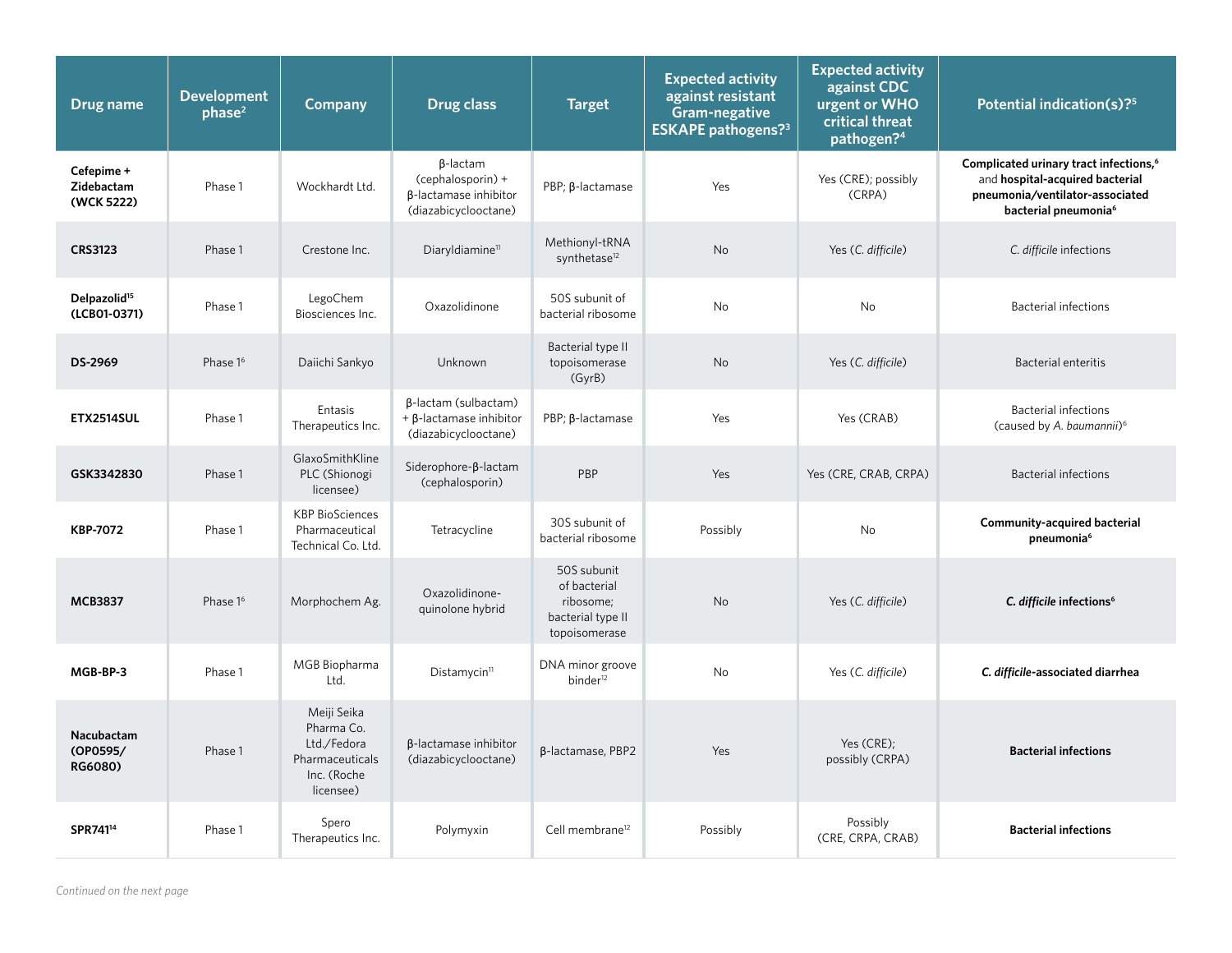| Drug name                                                    | <b>Development</b><br>phase <sup>2</sup> | Company                                                              | <b>Drug class</b>                                                                         | <b>Target</b>                                                                  | <b>Expected activity</b><br>against resistant<br>Gram-negative<br><b>ESKAPE</b> pathogens? <sup>3</sup> | <b>Expected activity</b><br>against CDC<br>urgent or WHO<br>critical threat<br>pathogen? <sup>4</sup> | Potential indication(s)? <sup>5</sup>                                                                                                                                                                                                                                               |
|--------------------------------------------------------------|------------------------------------------|----------------------------------------------------------------------|-------------------------------------------------------------------------------------------|--------------------------------------------------------------------------------|---------------------------------------------------------------------------------------------------------|-------------------------------------------------------------------------------------------------------|-------------------------------------------------------------------------------------------------------------------------------------------------------------------------------------------------------------------------------------------------------------------------------------|
| SPR9947                                                      | Phase 1 <sup>6</sup>                     | Spero<br>Therapeutics Inc.                                           | $\beta$ -lactam (carbapenem)                                                              | PBP                                                                            | Yes                                                                                                     | <b>No</b>                                                                                             | Community-acquired bacterial<br>pneumonia <sup>6</sup> and complicated urinary<br>tract infections <sup>6</sup>                                                                                                                                                                     |
| TP-271                                                       | Phase 1                                  | Tetraphase<br>Pharmaceuticals<br>Inc.                                | Tetracycline                                                                              | 30S subunit of<br>bacterial ribosome                                           | No                                                                                                      | No                                                                                                    | Community-acquired bacterial<br>pneumonia                                                                                                                                                                                                                                           |
| TP-6076                                                      | Phase 1 <sup>6</sup>                     | Tetraphase<br>Pharmaceuticals<br>Inc.                                | Tetracycline                                                                              | 30S subunit of<br>bacterial ribosome                                           | Yes                                                                                                     | Yes (CRE and CRAB)                                                                                    | <b>Bacterial infections</b>                                                                                                                                                                                                                                                         |
| <b>VNRX-5133</b>                                             | Phase 1                                  | VenatoRx<br>Pharmaceuticals                                          | β-lactamase inhibitor                                                                     | β-lactamase                                                                    | Possibly                                                                                                | Possibly<br>(CRE, CRPA, CRAB)                                                                         | <b>Bacterial infections</b>                                                                                                                                                                                                                                                         |
| <b>Afabicin</b><br>(Debio 1450)/<br>Debio 1452 <sup>16</sup> | Phase 2                                  | Debiopharm<br>International SA                                       | Benzofuran<br>naphthyridine <sup>11</sup>                                                 | Fabl <sup>12</sup>                                                             | <b>No</b>                                                                                               | <b>No</b>                                                                                             | Acute bacterial skin and skin structure<br>infections (Staphylococcus-specific)                                                                                                                                                                                                     |
| <b>Brilacidin</b>                                            | Phase 2                                  | Innovation<br>Pharmaceuticals<br>Inc. (formerly<br>Cellceutix Corp.) | Defensin mimetic <sup>11</sup>                                                            | Cell membrane                                                                  | <b>No</b>                                                                                               | <b>No</b>                                                                                             | Acute bacterial skin and<br>skin structure infections                                                                                                                                                                                                                               |
| Cefepime +<br>AAI101 <sup>9</sup>                            | Phase 2                                  | Allecra                                                              | $\beta$ -lactam<br>(cephalosporin) +<br>$\beta$ -lactamase inhibitor<br>$(\beta$ -lactam) | PBP; $β$ -lactamase                                                            | Yes                                                                                                     | Possibly (CRE)                                                                                        | <b>Complicated urinary tract infections</b><br>including pyelonephritis, complicated<br>intra-abdominal infections, and<br>hospital-acquired bacterial pneumonia/<br>ventilator-associated bacterial<br>pneumonia                                                                   |
| CG400549                                                     | Phase 2                                  | CrystalGenomics<br>Inc.                                              | Benzyl pyridinone <sup>11</sup>                                                           | $Fab1^{12}$                                                                    | <b>No</b>                                                                                               | No                                                                                                    | Acute bacterial skin and<br>skin structure infections                                                                                                                                                                                                                               |
| Finafloxacin $10$                                            | Phase 2                                  | MerLion<br>Pharmaceuticals<br>Pte Ltd.                               | Fluoroquinolone                                                                           | Bacterial type II<br>topoisomerase                                             | Yes                                                                                                     | No                                                                                                    | Acute bacterial skin and skin structure<br>infections, complicated intra-abdominal<br>infections, and complicated urinary tract<br>infections, including pyelonephritis                                                                                                             |
| Gepotidacin<br>(GSK2140944)                                  | Phase 2                                  | GlaxoSmithKline<br><b>PLC</b>                                        | Triazaacenaphthylene <sup>11</sup>                                                        | Bacterial type II<br>topoisomerase<br>(novel A subunit<br>$site$ <sup>12</sup> | No                                                                                                      | Yes (N. gonorrhoeae)                                                                                  | Complicated urinary tract infections, <sup>6</sup><br>uncomplicated urinary tract infections, <sup>6</sup><br>acute bacterial skin and skin structure<br>infections, uncomplicated urogenital<br>gonorrhea, <sup>6</sup> and community-acquired<br>bacterial pneumonia <sup>6</sup> |

*Continued on the next page*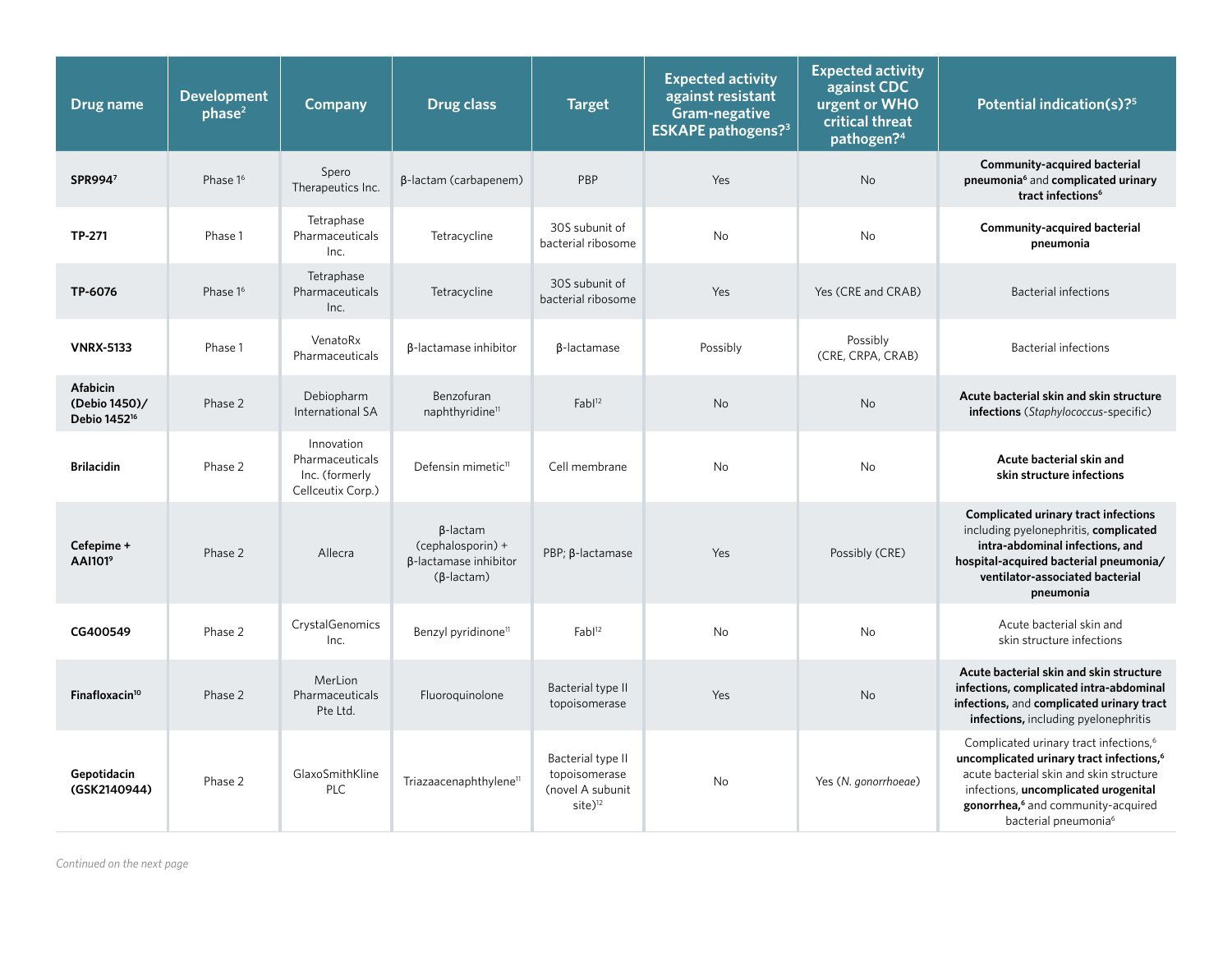| Drug name                                 | <b>Development</b><br>phase <sup>2</sup> | <b>Company</b>                                                                                            | <b>Drug class</b>                               | <b>Target</b>                                                                  | <b>Expected activity</b><br>against resistant<br>Gram-negative<br><b>ESKAPE</b> pathogens? <sup>3</sup> | <b>Expected activity</b><br>against CDC<br>urgent or WHO<br>critical threat<br>pathogen? <sup>4</sup> | Potential indication(s)? <sup>5</sup>                                                                                            |
|-------------------------------------------|------------------------------------------|-----------------------------------------------------------------------------------------------------------|-------------------------------------------------|--------------------------------------------------------------------------------|---------------------------------------------------------------------------------------------------------|-------------------------------------------------------------------------------------------------------|----------------------------------------------------------------------------------------------------------------------------------|
| <b>LYS228</b>                             | Phase 2                                  | Novartis Ag.                                                                                              | $\beta$ -lactam<br>(monobactam)                 | PBP                                                                            | Yes                                                                                                     | Yes (CRE)                                                                                             | <b>Bacterial infections</b>                                                                                                      |
| Murepavadin<br>(POL7080)                  | Phase 2                                  | Polyphor Ltd.                                                                                             | Antimicrobial peptide<br>mimetic <sup>11</sup>  | $LptD^{12}$                                                                    | Yes                                                                                                     | Yes (CRPA)                                                                                            | Ventilator-associated<br>bacterial pneumonia (caused<br>by P. aeruginosa)                                                        |
| Nafithromycin<br>(WCK 4873)               | Phase 2                                  | Wockhardt Ltd.                                                                                            | Macrolide                                       | 50S subunit of<br>bacterial ribosome                                           | <b>No</b>                                                                                               | <b>No</b>                                                                                             | Community-acquired<br>bacterial pneumonia                                                                                        |
| Nemonoxacin <sup>7</sup>                  | Phase 2                                  | TaiGen<br>Biotechnology Co.<br>Ltd.                                                                       | Quinolone                                       | Bacterial type II<br>topoisomerase                                             | <b>No</b>                                                                                               | <b>No</b>                                                                                             | Community-acquired bacterial<br>pneumonia, diabetic foot infection,<br>and acute bacterial skin and skin<br>structure infections |
| OPS-2071                                  | Phase 2                                  | Otsuka<br>Pharmaceutical<br>Co. Ltd.                                                                      | Ouinolone                                       | Bacterial type II<br>topoisomerase                                             | <b>No</b>                                                                                               | Yes (C. difficile)                                                                                    | C. difficile infection                                                                                                           |
| Ridinilazole<br>(SMT 19969)               | Phase 2                                  | Summit<br>Therapeutics PLC                                                                                | Bis-benzimidazole <sup>11</sup>                 | Unknown                                                                        | No                                                                                                      | Yes (C. difficile)                                                                                    | C. difficile infection                                                                                                           |
| <b>WCK 771/</b><br>WCK 2349 <sup>16</sup> | Phase 2 <sup>6</sup>                     | Wockhardt Ltd.                                                                                            | Fluoroquinolone                                 | Bacterial type II<br>topoisomerase                                             | <b>No</b>                                                                                               | <b>No</b>                                                                                             | Hospital-acquired bacterial pneumonia <sup>6</sup>                                                                               |
| Zoliflodacin<br>(ETX0914)                 | Phase 2                                  | Entasis<br>Therapeutics Inc.                                                                              | Spiropyrimidinetrione <sup>11</sup>             | Bacterial type II<br>topoisomerase<br>(GyrB) <sup>12</sup>                     | No                                                                                                      | Yes (N. gonorrhoeae)                                                                                  | Uncomplicated gonorrhea                                                                                                          |
| Cadazolid                                 | Phase 3                                  | Actelion<br>Pharmaceuticals<br>Ltd. (wholly owned<br>subsidiary of<br>Johnson & Johnson<br>Services Inc.) | Oxazolidinone-<br>quinolone hybrid              | 50S subunit<br>of bacterial<br>ribosome;<br>bacterial type II<br>topoisomerase | No                                                                                                      | Yes (C. difficile)                                                                                    | C. difficile infection                                                                                                           |
| Cefiderocol<br>$(S-649266)$               | Phase 3                                  | Shionogi & Co. Ltd.                                                                                       | Siderophore-β-lactam<br>(cephalosporin)         | PBP                                                                            | Yes                                                                                                     | Yes (CRE, CRAB,<br>and CRPA)                                                                          | <b>Complicated urinary tract infections</b>                                                                                      |
| Cefilavacin<br>(TD-1792)                  | Phase 3 <sup>6</sup>                     | R-Pharm/<br>Theravance<br>Biopharma Inc.                                                                  | Glycopeptide-ß-lactam<br>(cephalosporin) hybrid | PG chain<br>elongation; PBP                                                    | <b>No</b>                                                                                               | <b>No</b>                                                                                             | Acute bacterial skin and<br>skin structure infections                                                                            |

*Continued on the next page*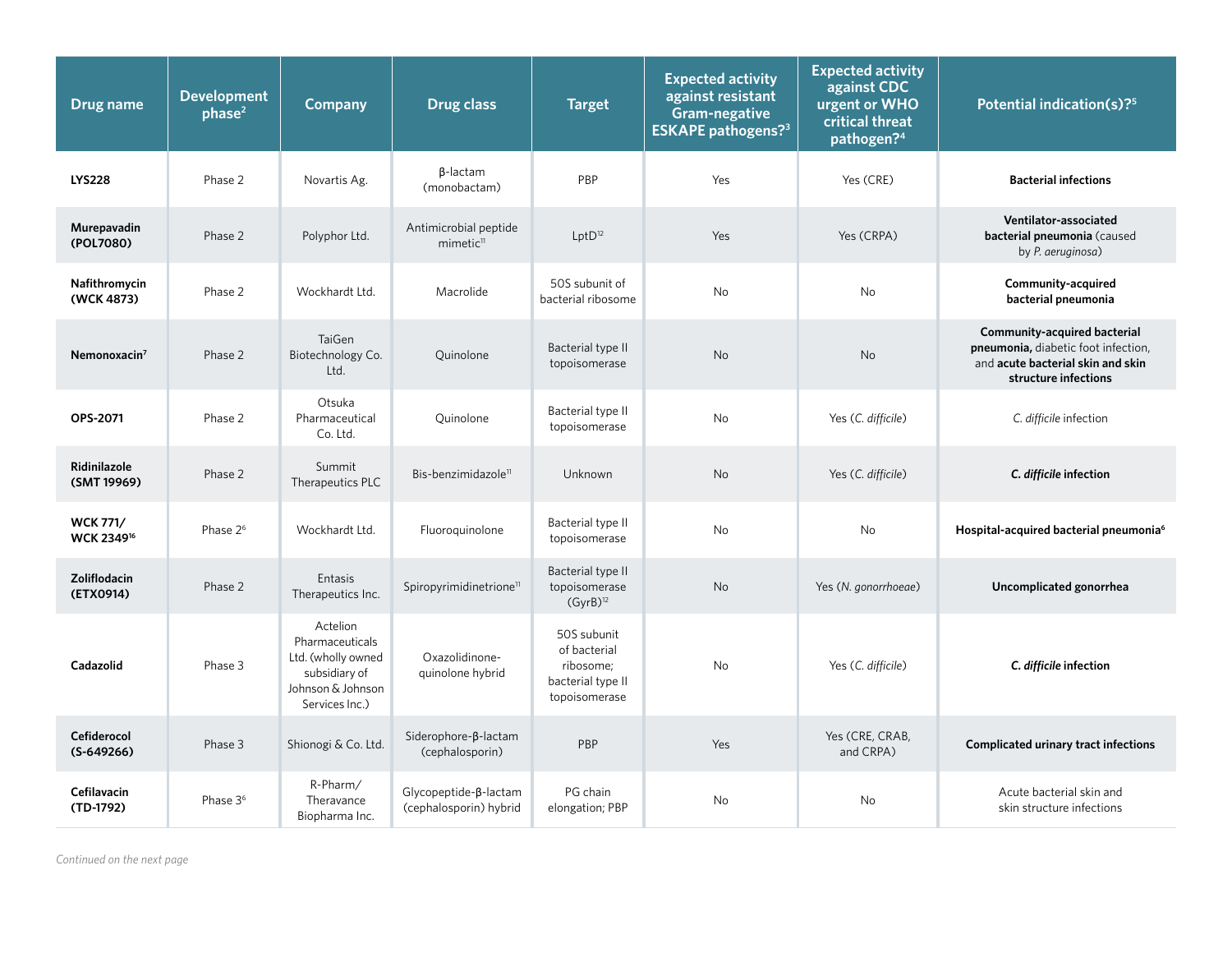| Drug name                                            | <b>Development</b><br>phase <sup>2</sup> | Company                               | <b>Drug class</b>                                                               | <b>Target</b>                        | <b>Expected activity</b><br>against resistant<br>Gram-negative<br><b>ESKAPE pathogens?</b> <sup>3</sup> | <b>Expected activity</b><br>against CDC<br>urgent or WHO<br>critical threat<br>pathogen? <sup>4</sup> | Potential indication(s)? <sup>5</sup>                                                                                                                                                                                   |
|------------------------------------------------------|------------------------------------------|---------------------------------------|---------------------------------------------------------------------------------|--------------------------------------|---------------------------------------------------------------------------------------------------------|-------------------------------------------------------------------------------------------------------|-------------------------------------------------------------------------------------------------------------------------------------------------------------------------------------------------------------------------|
| Ceftobiprole <sup>7</sup>                            | Phase 3                                  | <b>Basilea</b><br>Pharmaceutica       | $\beta$ -lactam<br>(cephalosporin)                                              | PBP                                  | Yes                                                                                                     | <b>No</b>                                                                                             | Acute bacterial skin and skin structure<br>infections, community-acquired bacterial<br>pneumonia and hospital-acquired<br>bacteria pneumonia                                                                            |
| Eravacycline                                         | Phase 3                                  | Tetraphase<br>Pharmaceuticals<br>Inc. | Tetracycline                                                                    | 30S subunit of<br>bacterial ribosome | Yes                                                                                                     | Yes (CRE);<br>possibly (CRAB)                                                                         | <b>Complicated intra-abdominal infections</b><br>and complicated urinary tract infections                                                                                                                               |
| <b>Iclaprim</b>                                      | Phase 3                                  | Motif Bio PLC                         | 2,4-diaminopyrimidine                                                           | Dihydrofolate<br>reductase           | No                                                                                                      | No                                                                                                    | Acute bacterial skin and skin structure<br>infections and hospital-acquired<br>bacterial pneumonia                                                                                                                      |
| Imipenem/<br>cilastatin +<br>relebactam<br>(MK-7655) | Phase 3                                  | Merck & Co. Inc.                      | β-lactam (carbapenem)<br>$+ \beta$ -lactamase inhibitor<br>(diazabicyclooctane) | PBP; B-lactamase                     | Yes                                                                                                     | Yes (CRE);<br>possibly (CRPA)                                                                         | <b>Complicated urinary tract infections</b><br>including pyelonephritis,<br>complicated intra-abdominal infections,<br>and hospital-acquired bacterial<br>pneumonia/ventilator-associated<br>bacterial pneumonia        |
| Lascufloxacin<br>(KRP-AM1977) <sup>9</sup>           | Phase 3                                  | Kyorin<br>Pharmaceutical<br>Co. Ltd.  | Fluoroquinolone                                                                 | Bacterial type II<br>topoisomerase   | No                                                                                                      | <b>No</b>                                                                                             | Community-acquired<br>bacterial pneumonia                                                                                                                                                                               |
| Lefamulin<br>(BC-3781)                               | Phase 3                                  | Nabriva<br>Therapeutics Ag.           | Pleuromutilin <sup>11</sup>                                                     | 50S subunit of<br>bacterial ribosome | No                                                                                                      | No                                                                                                    | Acute bacterial skin and skin structure<br>infections, <sup>6</sup> community-acquired<br>bacterial pneumonia, and hospital-<br>acquired bacterial pneumonia/ventilator-<br>associated bacterial pneumonia <sup>6</sup> |
| MRX-I/MRX-4 <sup>16</sup>                            | Phase 3 <sup>6</sup>                     | MicuRx<br>Pharmaceuticals<br>Inc.     | Oxazolidinone                                                                   | 50S subunit of<br>bacterial ribosome | <b>No</b>                                                                                               | <b>No</b>                                                                                             | Acute bacterial skin and<br>skin structure infections                                                                                                                                                                   |
| Omadacycline                                         | Phase 3                                  | Paratek<br>Pharmaceuticals<br>Inc.    | Tetracycline                                                                    | 30S subunit of<br>bacterial ribosome | Yes                                                                                                     | Possibly (CRAB)                                                                                       | <b>Community-acquired bacterial</b><br>pneumonia, acute bacterial skin and skin<br>structure infections, complicated urinary<br>tract infections, and uncomplicated<br>urinary tract infections                         |
| <b>Solithera</b><br>(solithromycin)                  | Phase 3                                  | Cempra Inc.                           | Macrolide                                                                       | 50S subunit of<br>bacterial ribosome | No                                                                                                      | Yes (N. gonorrhoeae)                                                                                  | <b>Community-acquired bacterial</b><br>pneumonia and uncomplicated<br>urogenital gonorrhea                                                                                                                              |
| Sulopenem                                            | Phase 3 <sup>6</sup>                     | Iterum<br>Therapeutics Ltd.           | β-lactam (carbapenem)                                                           | PBP                                  | Yes                                                                                                     | <b>No</b>                                                                                             | Complicated urinary tract infections, <sup>6</sup><br>uncomplicated urinary tract infections, <sup>6</sup><br>and complicated intra-abdominal<br>infections <sup>6</sup>                                                |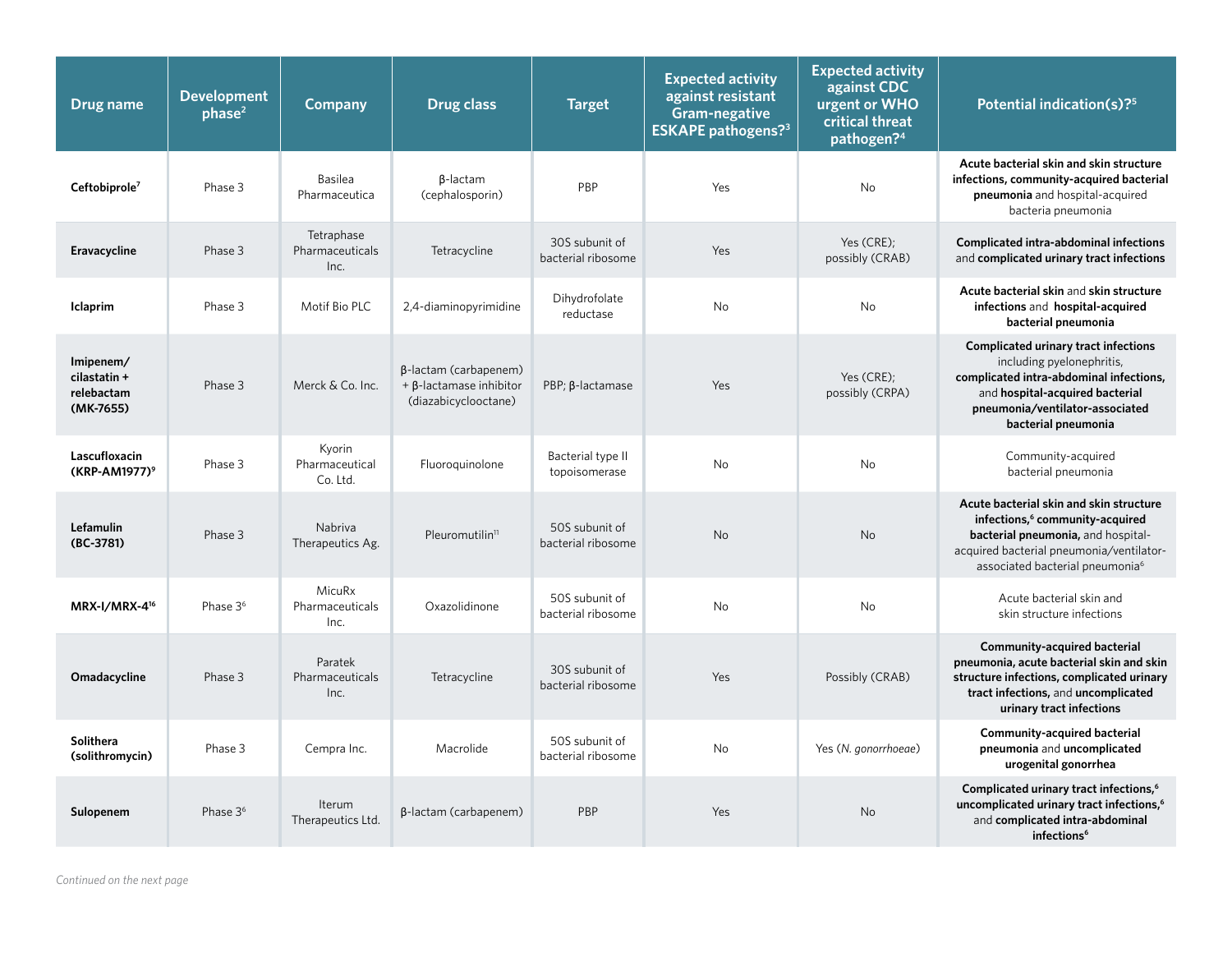| Drug name                         | <b>Development</b><br>phase <sup>2</sup> | <b>Company</b>                         | Drug class      | <b>Target</b>                      | <b>Expected activity</b><br>against resistant<br>Gram-negative<br><b>ESKAPE pathogens?</b> 3 | <b>Expected activity</b><br>against CDC<br>urgent or WHO<br>critical threat<br>pathogen? <sup>4</sup> | Potential indication(s)? <sup>5</sup>                                                 |
|-----------------------------------|------------------------------------------|----------------------------------------|-----------------|------------------------------------|----------------------------------------------------------------------------------------------|-------------------------------------------------------------------------------------------------------|---------------------------------------------------------------------------------------|
| Taksta<br>(fusidic acid) $^{7,8}$ | Phase 3                                  | Cempra Inc.                            | Fusidane        | Elongation<br>factor G             | No                                                                                           | No                                                                                                    | Acute bacterial skin and skin structure<br>infections and prosthetic joint infections |
| Zabofloxacin <sup>7</sup>         | Phase 3 <sup>6</sup>                     | Dong Wha<br>Pharmaceutical<br>Co. Ltd. | Fluoroquinolone | Bacterial type II<br>topoisomerase | <b>No</b>                                                                                    | No                                                                                                    | Community-acquired bacterial<br>pneumonia                                             |

#### For definitions of drug development terms, visit:

<http://www.pewtrusts.org/en/research-and-analysis/analysis/2014/03/12/glossary-for-the-antibiotic-pipeline>

Note: The following changes were made to the pipeline. Drugs that have been removed from the list will be included in future updates if development resumes:

*February 2018:* This data visualization was updated to correct the drug classification of Cefepime + AAI101.

*September 2017 review:* The antibiotics pipeline was expanded to include global development. With the expanded global methodology, the following antibiotics were added: lascufloxacin, AIC499, and AAI-101. Ramoplanin and TD-1607 were removed during the September 2017 review because they were no longer included in the research and development pipelines on the company's website. Aztreonam + Avibactam was removed from the pipeline because Avibactam is an approved β-lactamase inhibitor.

*March 2017 review:* Ceftaroline + Avibactam was removed because it was no longer included in the research and development pipelines on the company's website.

*September 2016 review:* BAL30072 was removed because it was no longer included in the research and development pipelines on the company website.

*March 2016 review:* Radezolid, Debio 1452, avarofloxacin, and surotomycin were removed. Radezolid was removed because systemic indications for this product were no longer included in the development plans listed on the sponsor website. Debio 1452, avarofloxacin, and surotomycin were no longer included in the research and development pipelines on the company website.

*September 2015* review: No changes.

*March 2015 review:* No changes.

*December 2014 review:* EDP-788 (Enanta Pharmaceuticals) and TD-1792 (Theravance Biopharma) were removed. These drugs were either no longer included in the research and development pipelines on the company website, or there was direct communication from the company regarding the status of the drugs. Additionally, GSK-2696266, which had been removed during the September 2014 review, is included in this pipeline again as S-649266, which is being developed by Shionogi.

*September 2014 review:* GSK-2696266 and GSK-1322322 (GlaxoSmithKline), ACHN-975 (Achaogen), and LFF571 (Novartis) were removed during the September 2014 review. These drugs were either no longer included in the research and development pipelines on the company website, or there was direct communication from the company regarding the status of the drugs.

*June 2014 review:* Ceftobiprole, an antibiotic developed by Basilea Pharmaceutica, had been included in our analysis; however, the company announced in June 2014 that it is not pursuing further development in the United States until a partner has been acquired. In April 2016, Basilea announced a partnership with BARDA for phase 3 development of ceftobiprole in the United States. This product will be included in our pipeline once development commences.

\* Michael Hay et al., "Clinical Development Success Rates for Investigational Drugs," *Nature Biotechnology* 32, no. 1 (2014): 40–51, doi:10.1038/nbt.2786. See more at [http://www.pewtrusts.org/](http://www.pewtrusts.org/en/multimedia/data-visualizations/2014/antibiotics-currently-in-clinical-development) [en/multimedia/data-visualizations/2014/antibiotics-currently-in-clinical-development.](http://www.pewtrusts.org/en/multimedia/data-visualizations/2014/antibiotics-currently-in-clinical-development)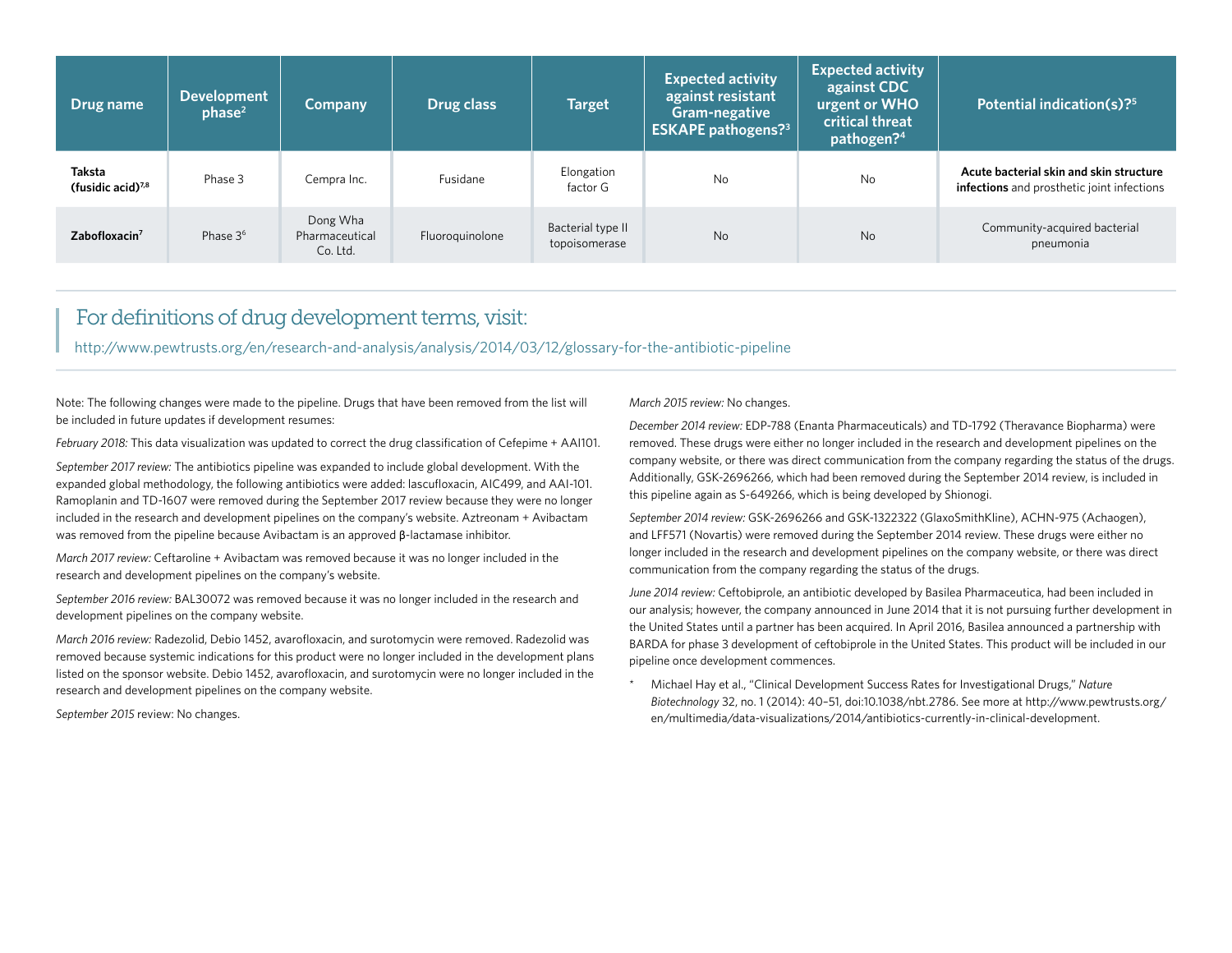## Endnotes

- 1 Antibiotics listed here include products containing at least one component not previously approved in the United States or in another country. All analyses were strictly limited to systemic antibiotics (drugs that work throughout the body) and drugs to treat *Clostridium difficile*-associated disease. The Centers for Disease Control and Prevention cited *C. difficile* as an urgent public health threat in a 2013 report ("Antibiotic Resistance Threats in the United States, 2013" (2013), [http://www.cdc.gov/](http://www.cdc.gov/drugresistance/pdf/ar-threats-2013-508.pdf) [drugresistance/pdf/ar-threats-2013-508.pdf](http://www.cdc.gov/drugresistance/pdf/ar-threats-2013-508.pdf)). This pipeline is also limited to drugs with the potential to treat serious or life-threatening infections. Specifically excluded were drugs to treat mycobacterial infections, such as tuberculosis and *Mycobacterium avium* complex, *Helicobacter pylori,* and biothreat pathogens. Additionally, biological products, vaccines, and locally acting drugs such as topical, ophthalmic, and inhaled products were excluded.
- 2 Based on the most advanced development phase for any indication according to trials registered in a government clinical trial registry (United States, [http://www.clinicaltrials.gov,](http://www.clinicaltrials.gov) Australian New Zealand Clinical Trials Registry,<http://www.anzctr.org.au/>, European Union Clinical Trials Register, [https://](https://www.clinicaltrialsregister.eu/) [www.clinicaltrialsregister.eu/,](https://www.clinicaltrialsregister.eu/) Japan Pharmaceutical Information Center, [http://www.clinicaltrials.](http://www.clinicaltrials.jp/) [jp/](http://www.clinicaltrials.jp/)), unless direct communication from the company indicated differently. If no trials were included in a clinical trial registry, then the phase listed on the company website or provided directly by the company is noted by endnote 6. Antibiotics that have been approved will remain listed for one year following approval of the initial indication. The country and regulatory agency that approved the drug will be indicated in parentheses. Antibiotics that are approved in a country outside the U.S. but are still in clinical development for the U.S. market will remain on the pipeline and noted.
- 3 A "yes" in this column indicates that a drug has in vitro data showing both activity against one or more Gram-negative bacteria that are considered ESKAPE pathogens (*Klebsiella pneumoniae, Acinetobacter baumannii, Pseudomonas aeruginosa, or Enterobacter* species) and the potential for clinically significant improved coverage of resistant isolates of these species relative to currently available antibiotics. Excluded are drugs that may have shown in vitro activity but currently have no relevant indications listed in this pipeline. This generally does not apply to phase 1 drugs whose indications are often unknown. Five drugs are listed as "possibly" according to these criteria. It is suspected that KBP-7072, VNRX-5133, and SPR741 will meet the criteria for this column, but each is listed as "possibly" pending identification of the β-lactam antibiotic with which it will be combined. Similarly, there are currently no publicly available in vitro data for AIC499; however, information found in company press releases suggests that this product will meet the criteria for this column. Baxdela (delafloxacin) is also listed as "possibly." Although current data show the potential for improved coverage compared with currently available fluoroquinolones in acidic environments, it is not clear how this in vitro benefit will translate into clinical efficacy. This column focuses on only one area of unmet medical need. However, stakeholders often highlight resistant Gram-negative ESKAPE pathogens as an area in which innovation is urgently needed and drug discovery and development are particularly challenging. This column is based on information available in the literature, but we welcome any additional information a company may be able to provide. The column definition was revised in March 2015. In previous versions of this chart, the column included all drugs with Gram-negative activity (including drugs active against *Neisseria gonorrhoeae* or *Haemophilus influenzae*).
- 4 A "yes" in this column indicates a drug with the potential to address one of the pathogens identified by the CDC as an urgent threat or World Health Organization (WHO) critical threat. The pathogen targeted is listed in parentheses. CDC urgent threats include *C. difficile*, carbapenem-resistant Enterobacteriaceae (CRE), and drug-resistant *N. gonorrhoeae*. WHO antibiotic-resistant critical priority pathogens include carbapenem-resistant *A. baumannii* (CRAB), carbapenem-resistant *P. aeruginosa*

(CRPA), and carbapenem-resistant/extended spectrum β-lactamase producing Enterobacteriaceae ("Global Priority List of Antibiotic-Resistant Bacteria to Guide Research, Discovery, and Development of New Antibiotics, 2017" [Aug. 28, 2017], [http://www.who.int/medicines/publications/global](http://www.who.int/medicines/publications/global-priority-list-antibiotic-resistant-bacteria/en/)[priority-list-antibiotic-resistant-bacteria/en/\)](http://www.who.int/medicines/publications/global-priority-list-antibiotic-resistant-bacteria/en/). Excluded are drugs that may have shown in vitro activity but currently have no relevant indications listed in this pipeline. This generally does not apply to phase 1 drugs whose indications are often unknown. AIC499, SPR741, and VNRX-5133 are listed as "possibly" in this column, for the same reasons as explicated in endnote 3. This column was revised in September 2017 to include WHO's critical threat pathogens.

- 5 Based on clinical trials currently registered on a government clinical trial registry, and/or reported qualified infectious disease product (QIDP) designations unless otherwise noted. Bolded indications are reported QIDP designations. QIDP designations are given by FDA to antibiotics intended to treat serious or life-threatening infections. QIDPs are eligible to receive benefits under the Generating Antibiotic Incentives Now Act (signed into law as part of the Food and Drug Administration Safety and Innovation Act), including expedited FDA review and extended exclusivity for approved products.
- 6 Information not currently registered on a government clinical trial registry. Information obtained from the company via a corporate website, news release, and/or direct communication.
- 7 This antibiotic has been approved in a country outside the U.S. but remains on the pipeline since it is currently in development for the U.S. market. Nemonoxacin has been approved for communityacquired bacterial pneumonia in Taiwan, Province of China and China. Taksta (fusidic acid) has been approved for acute bacterial skin and soft tissue infections in outside markets. Zabofloxacin has been approved for acute exacerbations of chronic obstructive pulmonary disease in South Korea. Ceftobiprole has been approved for community-acquired pneumonia and hospital-acquired bacterial pneumonia in outside markets. SPR994 has been approved for pneumonia, otitis media, and sinusitis in Japan.
- 8 This drug has been granted an orphan designation from FDA. Taksta received designation for the indication of prosthetic joint infections and iclaprim for cystic fibrosis lung infections.
- 9 Products added after expanded methodology in September 2017 pipeline update to include global antibiotic development (see methodology section for further details on determining product inclusion). Currently, there is no public information available indicating that these antibiotics are in development for the U.S. market.
- 10 In February 2015, FDA approved an otic suspension formulation of finafloxacin to treat acute otitis externa. Because a systemic formulation of finafloxacin has not received approval in any country, this drug remains listed in our pipeline. Finafloxacin has shown the potential for improved activity under certain conditions, namely acidic environments. Additionally, a company press release noted that phase 2 complicated urinary tract infection study results have shown improved clinical outcomes in patients treated with finafloxacin compared with patients treated with the current standard of care.
- 11 A novel drug class is defined as a core chemical structure (scaffold) that has not previously been used systemically as an antibacterial in humans.
- 12 A target is defined as novel if the drug acts on a bacterial structure that has not previously been targeted by a systemic antibacterial in humans.
- 13 Vaborbactam is a cyclic boronate β-lactamase inhibitor and is combined with a previously approved carbapenem. β-lactamase inhibitors have been paired with β-lactams in the past, but this β-lactamase inhibitor has a novel chemical structure.